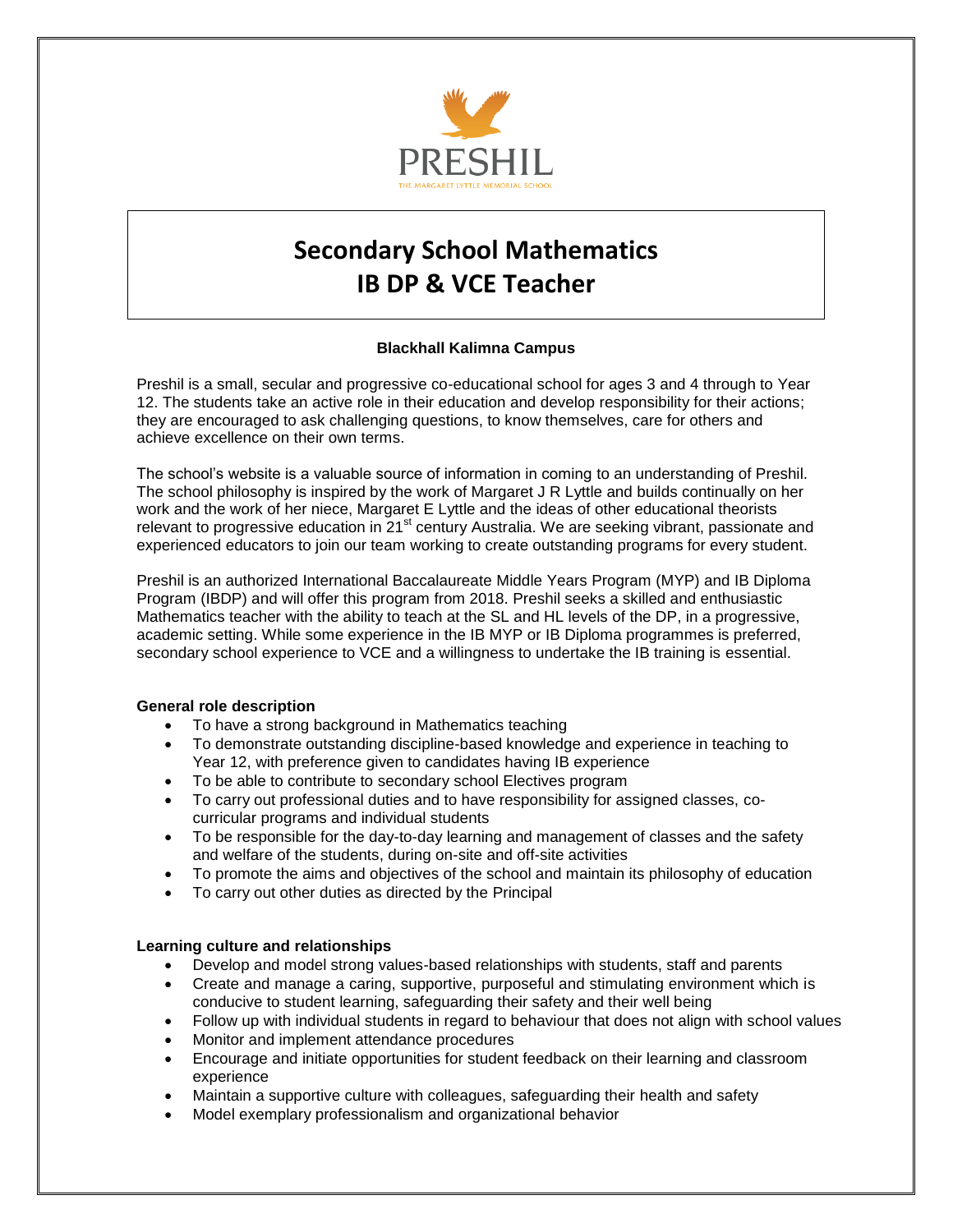# **Planning and development of programs and policies**

- Participate in all required school meetings, parent evenings and whole school training events
- Contribute to the development and co-ordination of a particular area of the curriculum
- Actively contribute to the Mathematics teaching team and program
- Ensure that school policies are reflected in daily practice
- Work within the terms of the current Preshil EA

## **Learning and teaching**

- Plan and deliver effective teaching and learning programs that align with the school philosophy, the MYP and the DP
- Identify clear teaching objectives and learning outcomes, with appropriate challenge and high expectations for all students
- Work with colleagues to team teach as required
- Ensure the differentiation of learning to reflect different styles, abilities and interests
- Develop the social, emotional and cultural aspects of students' learning
- Ensure students work to the best of their ability and that organization and work habits are reviewed and developed in all classes

## **Learning programs**

- To document unit plans using ManageBac to enable sharing of curriculum across the school and to develop scope and sequences for each subject
- Participate in the collaborative development and evaluation of curriculum, and monitor, through observation and evaluation, the effectiveness of the learning/teaching program
- Maintain up-to-date subject and pedagogical knowledge
- Select and use a range of different learning resources and equipment
- Personalize learning to ensure that every student is challenged at their own stage of learning
- Supervise and support the work of teaching assistants, trainee teachers and newly qualified teachers

#### **Feedback on learning and assessment**

- Maintain a regular system of monitoring, feedback and assessment, record-keeping and reporting of students' progress
- Regularly seek formal and informal feedback from students on the effectiveness of the teaching

#### **Pastoral care and extra curricula – camps and activities**

- Participate in and organise co-curricular programs and activities that support the teaching program, such as excursions, social activities, sporting events, open days, performances, displays of student work, activities program and the school camps program
- Actively contribute to the wellbeing of students through mentoring of individual students, student forums, home groups and individual support

#### **Communication with parents**

- Initiate communication and consultation with parents on a regular basis over all aspects of their children's education – academic, social and emotional
- Use a range of communication approaches including Compass, email, phone contact, web platforms and meetings
- Follow up with parents any concerns in regard to engagement, attendance, punctuality and behaviour

#### **Professional development**

- Actively engage in ongoing professional development, maintaining a portfolio of training undertaken
- Identify areas for improvement and development through an individual staff project
- Actively seek feedback on performance from colleagues, students and mentors